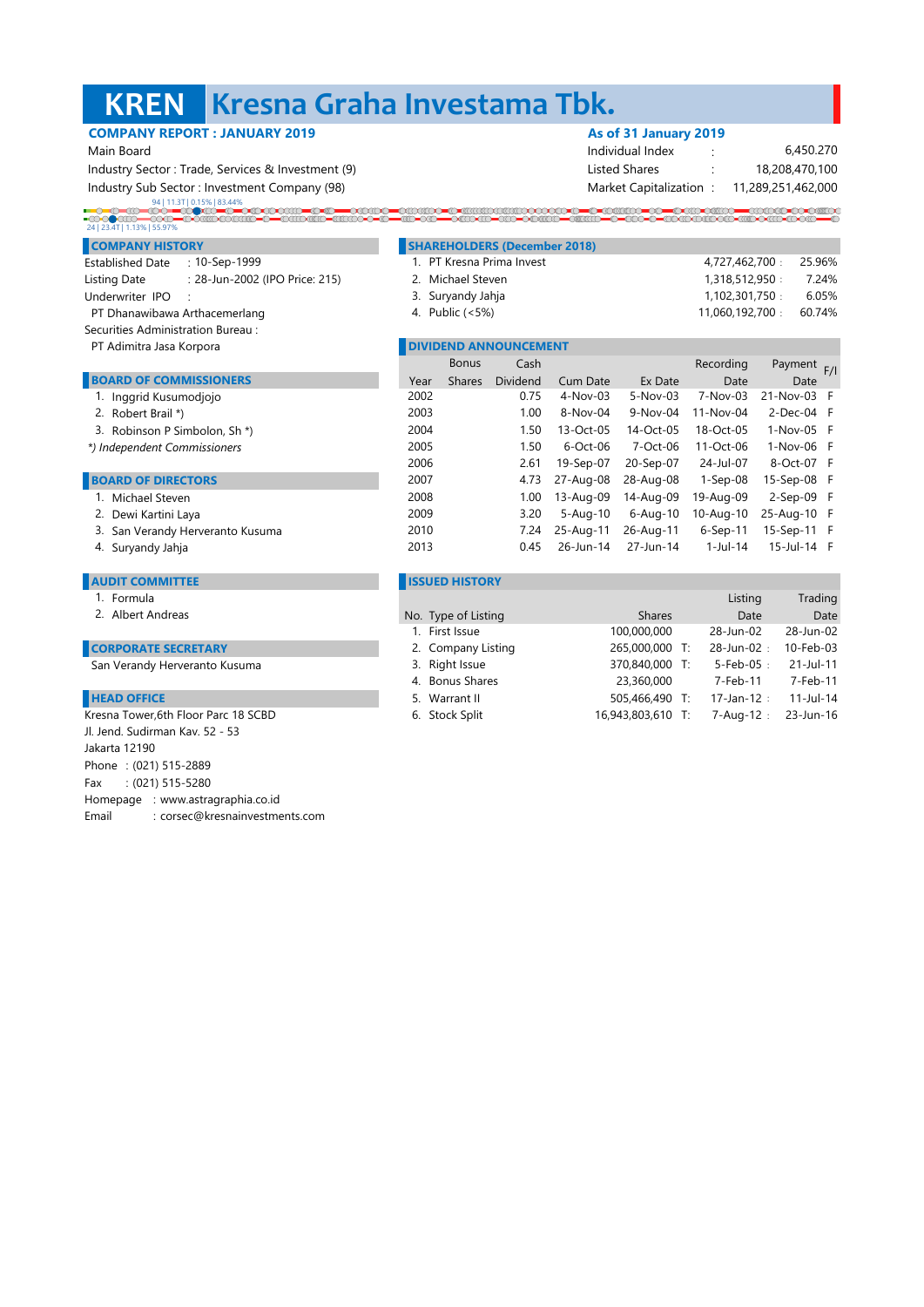## **KREN Kresna Graha Investama Tbk.**





| <b>SHARES TRADED</b>                    | 2015   | 2016   | 2017   | 2018   | <b>Jan-19</b> |
|-----------------------------------------|--------|--------|--------|--------|---------------|
| Volume (Million Sh.)                    | 4,720  | 11,593 | 21,052 | 32,643 | 4,633         |
| Value (Billion Rp)                      | 6,744  | 7,350  | 9,455  | 21,577 | 2,895         |
| Frequency (Thou. X)                     | 421    | 749    | 850    | 1,258  | 109           |
| Days                                    | 242    | 246    | 238    | 240    | 22            |
| Price (Rupiah)                          |        |        |        |        |               |
| High                                    | 2.610  | 2,500  | 630    | 790    | 655           |
| Low                                     | 482    | 400    | 386    | 505    | 590           |
| Close                                   | 2,120  | 468    | 530    | 655    | 620           |
| $Close*$                                | 424    | 468    | 530    | 655    | 620           |
| PER (X)                                 | 137.38 | 61.35  | 25.03  | 29.63  | 28.05         |
| PER Industry (X)                        | 25.09  | 20.71  | 19.10  | 5.25   | 6.49          |
| PBV (X)                                 | 14.92  | 13.72  | 9.19   | 5.23   | 4.95          |
| * Adjusted price after corporate action |        |        |        |        |               |

|          | <b>TRADING ACTIVITIES</b> |                      |       |         |           |                          |           |
|----------|---------------------------|----------------------|-------|---------|-----------|--------------------------|-----------|
|          |                           | <b>Closing Price</b> |       | Freq.   | Volume    | Value                    |           |
| Month    | High                      | Low                  | Close | (X)     |           | (Thou. Sh.) (Million Rp) | Day       |
| Jan-15   | 495                       | 482                  | 495   | 3,162   | 142,786   | 68,024                   | 21        |
| Feb-15   | 520                       | 492                  | 500   | 2,782   | 91,310    | 45,557                   | 19        |
| Mar-15   | 560                       | 498                  | 555   | 3,227   | 157,688   | 80,148                   | 22        |
| Apr-15   | 570                       | 515                  | 515   | 2,308   | 107,305   | 54,153                   | 21        |
| May-15   | 560                       | 520                  | 560   | 1,592   | 61,273    | 32,741                   | 19        |
| Jun-15   | 565                       | 530                  | 565   | 2,265   | 110,553   | 58,799                   | 21        |
| Jul-15   | 660                       | 520                  | 660   | 2,941   | 89,464    | 49,623                   | 19        |
| Aug-15   | 1,130                     | 660                  | 1,025 | 73,489  | 1,355,771 | 1,124,000                | 20        |
| $Sep-15$ | 2,180                     | 1,000                | 2,100 | 146,882 | 1,122,995 | 1,794,694                | 21        |
| Oct-15   | 2,610                     | 2,100                | 2,490 | 95,748  | 590,769   | 1,409,668                | 19        |
| Nov-15   | 2,540                     | 2,045                | 2,185 | 58,114  | 557,026   | 1,313,780                | 21        |
| Dec-15   | 2,310                     | 2,090                | 2,120 | 28,283  | 332,694   | 713,290                  | 19        |
| Jan-16   | 2,250                     | 1,995                | 2,215 | 55,320  | 222,476   | 475,804                  | 20        |
| Feb-16   | 2,235                     | 2,070                | 2,150 | 36,655  | 123,237   | 263,070                  | 20        |
| Mar-16   | 2,220                     | 2,005                | 2,045 | 33,375  | 175,783   | 367,265                  | 21        |
| Apr-16   | 2,450                     | 1,995                | 2,425 | 147,986 | 302,486   | 682,117                  | 21        |
| May-16   | 2,500                     | 2,270                | 2,310 | 87,053  | 212,986   | 499,787                  | 20        |
| Jun-16   | 2,330                     | 400                  | 420   | 71,643  | 272,766   | 313,419                  | 22        |
| Jul-16   | 432                       | 402                  | 428   | 33,254  | 263,626   | 109,372                  | 16        |
| Aug-16   | 510                       | 424                  | 500   | 90,167  | 1,093,791 | 512,459                  | 22        |
| $Sep-16$ | 500                       | 450                  | 460   | 30,772  | 2,384,161 | 1,107,887                | 21        |
| Oct-16   | 476                       | 412                  | 450   | 28,167  | 1,502,107 | 673,488                  | 21        |
| Nov-16   | 515                       | 426                  | 482   | 89,878  | 2,040,285 | 967,975                  | 22        |
| Dec-16   | 486                       | 446                  | 468   | 44,526  | 2,999,020 | 1,377,579                | 20        |
| Jan-17   | 472                       | 428                  | 430   | 37,095  | 1,650,287 | 735,964                  | 21        |
| Feb-17   | 430                       | 396                  | 402   | 52,959  | 1,116,691 | 475,961                  | 19        |
| Mar-17   | 438                       | 386                  | 404   | 80,012  | 2,406,171 | 947,276                  | 22        |
| Apr-17   | 444                       | 390                  | 426   | 63,232  | 1,333,439 | 555,205                  | 17        |
| May-17   | 474                       | 422                  | 444   | 65,978  | 1,498,433 | 668,887                  | 20        |
| Jun-17   | 454                       | 424                  | 432   | 53,735  | 755,977   | 332,408                  | 15        |
| Jul-17   | 434                       | 406                  | 420   | 58,041  | 1,869,612 | 783,861                  | 21        |
| Aug-17   | 456                       | 414                  | 446   | 81,011  | 2,086,400 | 888,816                  | 22        |
| Sep-17   | 468                       | 440                  | 448   | 84,641  | 1,659,104 | 765,317                  | 19        |
| Oct-17   | 620                       | 442                  | 610   | 83,312  | 1,700,528 | 866,617                  | 22        |
| Nov-17   | 630                       | 510                  | 530   | 105,109 | 3,234,581 | 1,575,047                | 22        |
| Dec-17   | 560                       | 496                  | 530   | 84,481  | 1,740,333 | 859,675                  | 18        |
| Jan-18   | 580                       | 505                  | 545   | 120,419 | 1,911,756 | 1,039,191                | 22        |
| Feb-18   | 600                       | 505                  | 595   | 108,304 | 2,588,664 | 1,361,889                | 19        |
| Mar-18   | 720                       | 590                  | 675   | 129,320 | 4,239,874 | 2,691,966                | <u>21</u> |
| Apr-18   | 690                       | 625                  | 655   | 121,614 | 1,655,417 | 1,072,223                | 21        |
| May-18   | 790                       | 595                  | 740   | 134,181 | 1,949,114 | 1,314,525                | 20        |
| Jun-18   | 780                       | 675                  | 725   | 106,297 | 2,400,404 | 1,733,091                | 13        |
| Jul-18   | 770                       | 700                  | 725   | 159,708 | 3,298,403 | 2,377,338                | 22        |
| Aug-18   | 785                       | 645                  | 750   | 108,697 | 2,549,982 | 1,862,151                | 21        |
| Sep-18   | 765                       | 700                  | 700   | 48,492  | 1,809,145 | 1,296,126                | 19        |
| Oct-18   | 720                       | 625                  | 625   | 65,658  | 2,449,677 | 1,665,331                | 23        |
| Nov-18   | 735                       | 605                  | 675   | 85,868  | 3,614,512 | 2,480,532                | 21        |
| Dec-18   | 680                       | 625                  | 655   | 68,947  | 4,175,825 | 2,682,138                | 18        |
| Jan-19   | 655                       | 590                  | 620   | 108,648 | 4,633,194 | 2,894,972                | 22        |